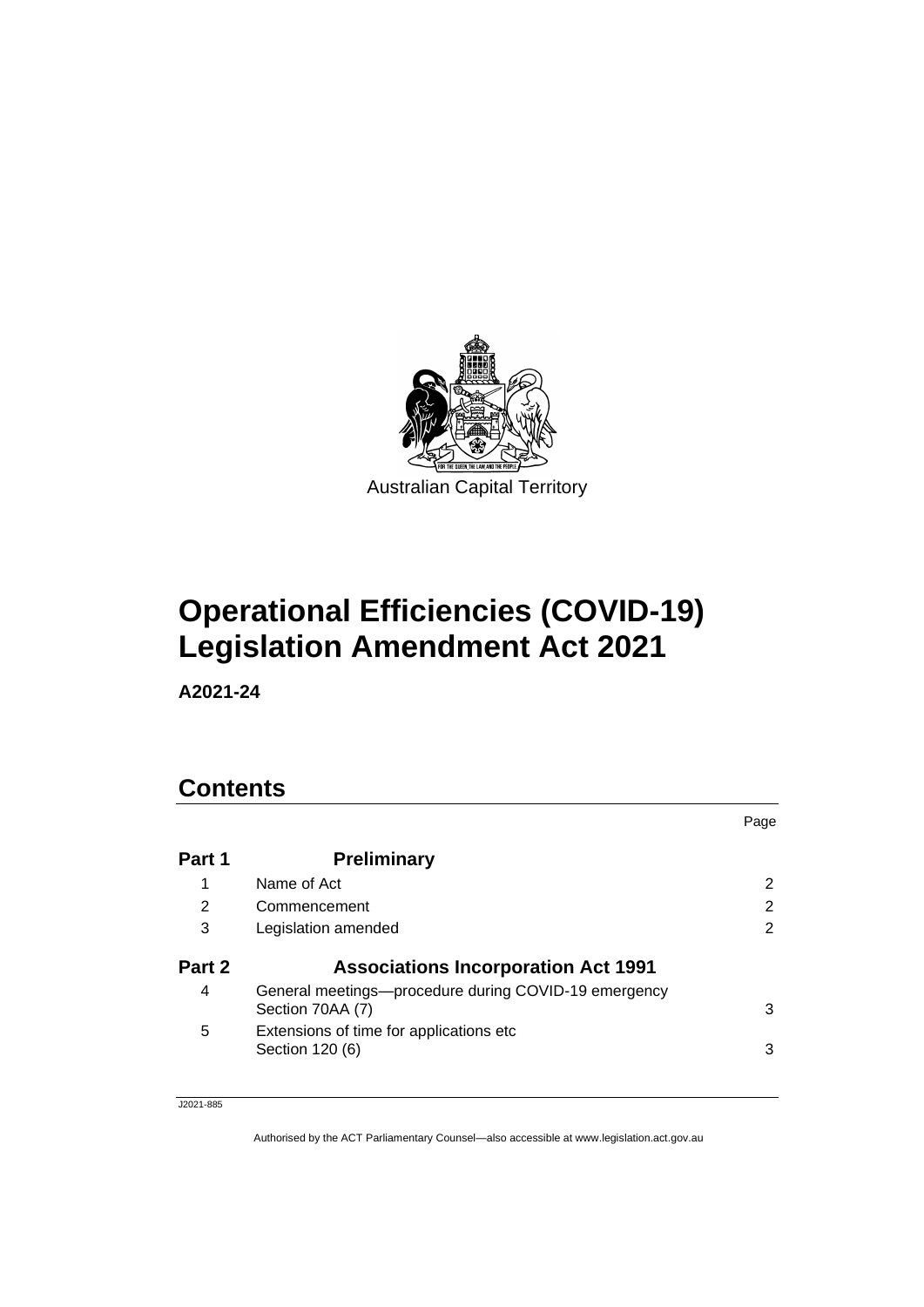#### **Contents**

| Part 3         | <b>Bail Act 1992</b>                                                      |                         |
|----------------|---------------------------------------------------------------------------|-------------------------|
| 6              | Undertakings to appear<br>Section 28 (1)                                  | 4                       |
| $\overline{7}$ | Section 28 (2A)                                                           | 4                       |
| 8              | Section 28 (6) and (7)                                                    | $\overline{\mathbf{4}}$ |
| Part 4         | <b>Children and Young People Act 2008</b>                                 |                         |
| 9              | Declaration of emergency<br>New section 149 (2A)                          | 5                       |
| 10             | New section 149 (3A) to (3D)                                              | 5                       |
| 11             | New section 149 (8) and (9)                                               | 6                       |
| Part 5         | <b>Corrections Management Act 2007</b>                                    |                         |
| 12             | Local leave permits<br>Section 205 (2A)                                   | $\overline{7}$          |
| 13             | Section 205 (5) (b) and (c)                                               | $\overline{7}$          |
| Part 6         | <b>Crimes Act 1900</b>                                                    |                         |
| 14             | Section 194A heading                                                      | 8                       |
| 15             | Section 194A (1), (6) and (7)                                             | 8                       |
| Part 7         | <b>Crimes (Sentencing) Act 2005</b>                                       |                         |
| 16             | Good behaviour orders<br>Section 13 (2)                                   | 9                       |
| 17             | Section 13 (2A)                                                           | 9                       |
| 18             | Section 13 (9) and (10)                                                   | 9                       |
| 19             | Good behaviour-consequences of failure to sign undertaking<br>Section 105 | 9                       |
| Part 8         | <b>Drugs of Dependence Act 1989</b>                                       |                         |
| 20             | Section 187A heading                                                      | 10                      |
| 21             | Section 187A (1), (4) and (5)                                             | 10                      |

contents 2 Operational Efficiencies (COVID-19) Legislation Amendment Act 2021

A2021-24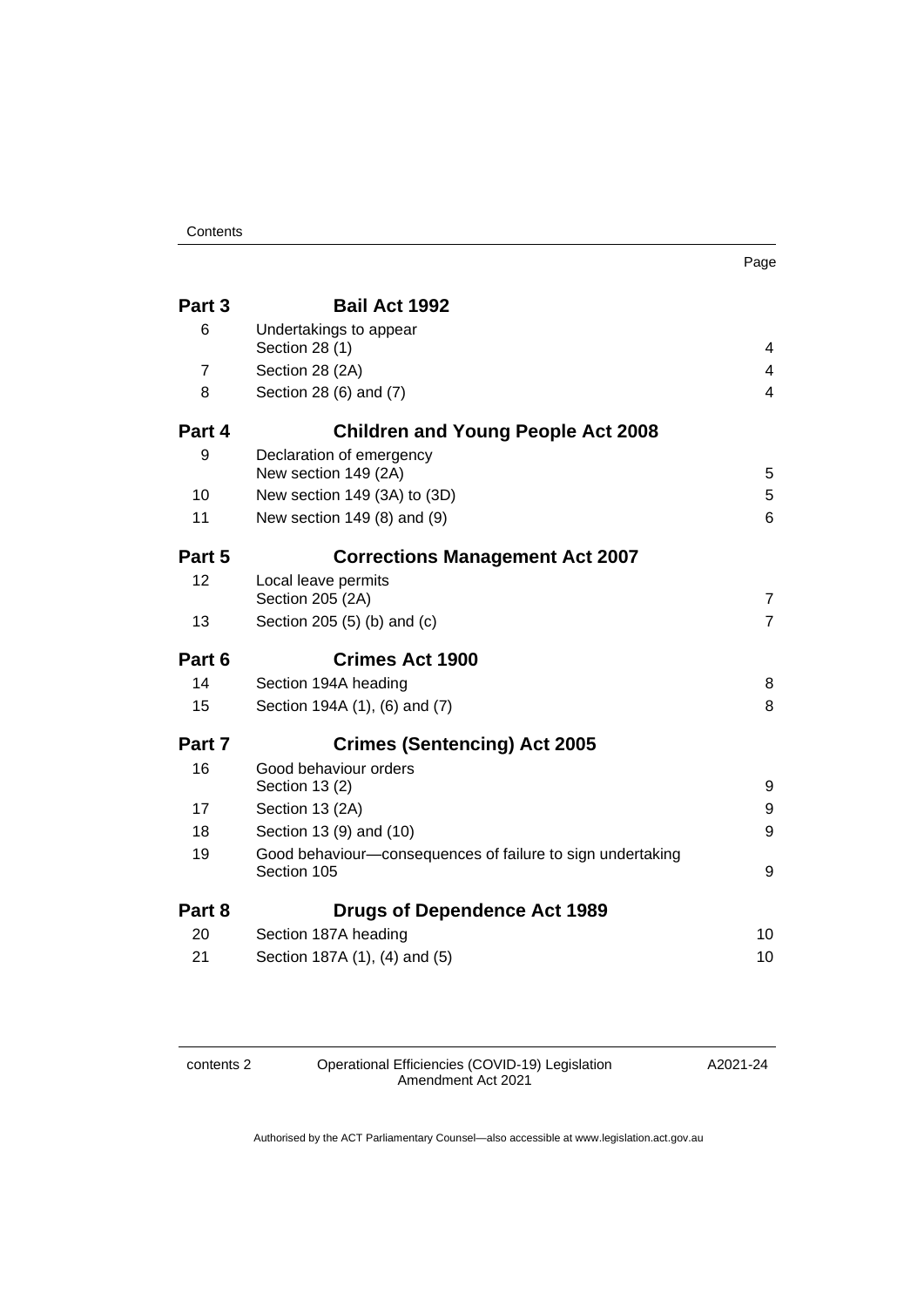#### **Contents**

| . .<br>×<br>۰.<br>×<br>۰.<br>× |
|--------------------------------|
|--------------------------------|

| Part 9<br>22 | <b>Human Rights Commission Act 2005</b><br>Expiry-vulnerable person complaint provisions |    |
|--------------|------------------------------------------------------------------------------------------|----|
|              | Section 105B                                                                             | 11 |
| Part 10      | <b>Public Trustee and Guardian Act 1985</b>                                              |    |
| 23           | Section 9A                                                                               | 12 |
| Part 11      | <b>Retirement Villages Act 2012</b>                                                      |    |
| 24           | Meetings of residents-methods of communication<br>Section 112A (1)                       | 13 |
| 25           | Meetings of operators-methods of communication<br>Section 261A (1)                       | 13 |
| 26           | Expiry-COVID-19 Emergency Response Act 2020 amendments<br>Section 265 (2) (b) and (d)    | 13 |
| Part 12      | <b>Taxation Administration Act 1999</b>                                                  |    |
| 27           | Purpose of Act and relationship with other tax laws<br>Section $6(3)(k)$                 | 14 |
| 28           | Section $6(4)$ to $(6)$                                                                  | 14 |
| 29           | Division 11.5A heading                                                                   | 14 |
| 30           | Section 137A                                                                             | 14 |
| 31           | Application-div 11.5A<br>Section 137B                                                    | 15 |
| 32           | Ministerial considerations for determining a scheme-div 11.5A<br>Section 137C            | 15 |
| 33           | Section 137D heading                                                                     | 15 |
| 34           | Section 137D (1) to (7)                                                                  | 15 |
| 35           | Section 137E heading                                                                     | 15 |
| 36           | Section 137E (1)                                                                         | 16 |
| 37           | Section 137E (2) and (3)                                                                 | 16 |
| 38           | Section 137E (4)                                                                         | 16 |
| 39           | Section 137F heading                                                                     | 16 |
| 40           | Section 137F (1) to (5)                                                                  | 16 |
| 41           | Expiry-div 11.5A<br>Section 137G                                                         | 17 |
|              |                                                                                          |    |

A2021-24

Operational Efficiencies (COVID-19) Legislation Amendment Act 2021

contents 3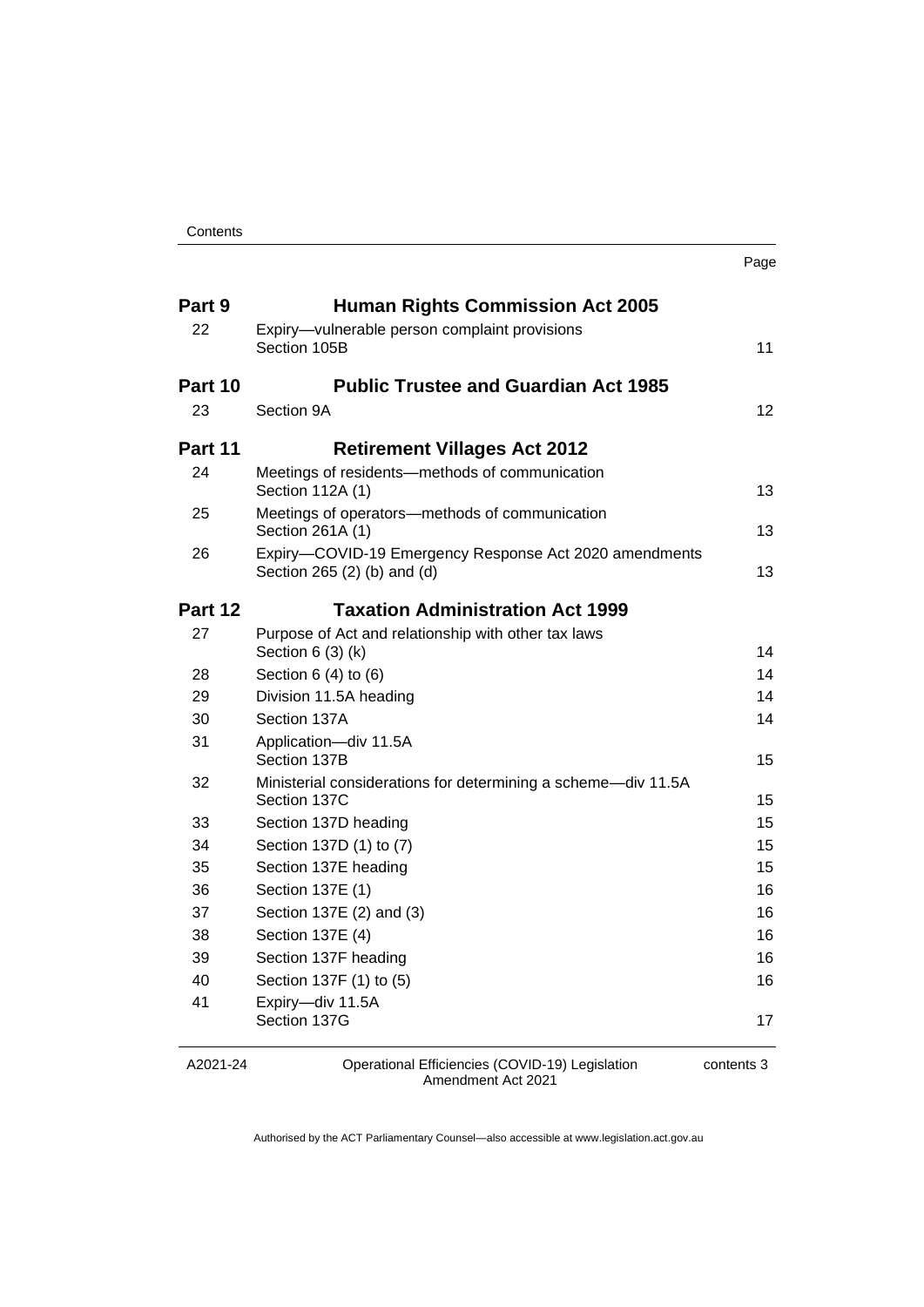| Contents |
|----------|
|----------|

| 42 | New part 21                 |    |
|----|-----------------------------|----|
| 43 | Dictionary, new definitions | 18 |

contents 4 Operational Efficiencies (COVID-19) Legislation Amendment Act 2021

A2021-24

Page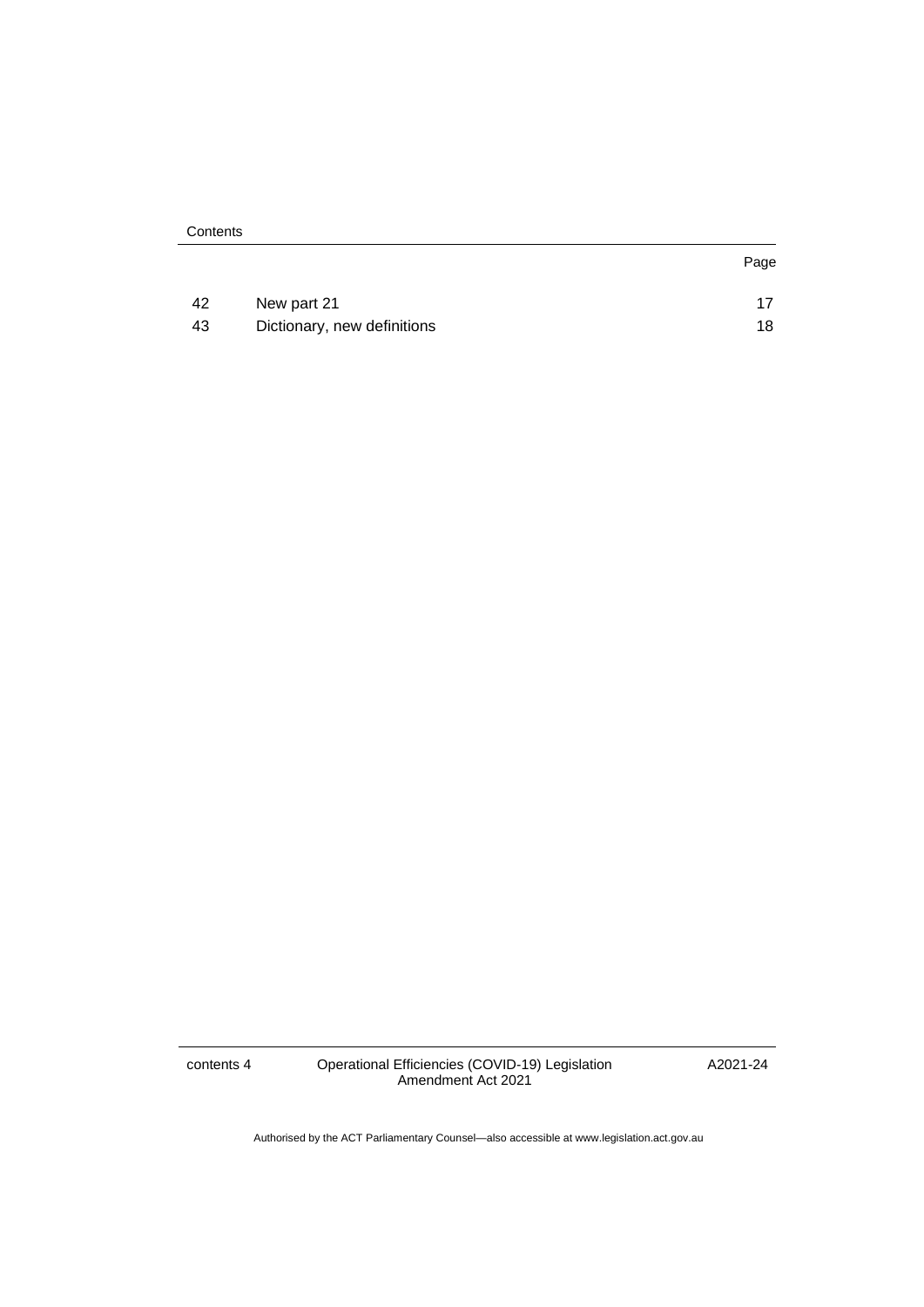

# **Operational Efficiencies (COVID-19) Legislation Amendment Act 2021**

**A2021-24**

֡֡֡

An Act to amend legislation to permanently adopt certain legislative measures taken during the COVID-19 emergency and provide for other emergency measures

The Legislative Assembly for the Australian Capital Territory enacts as follows:

J2021-885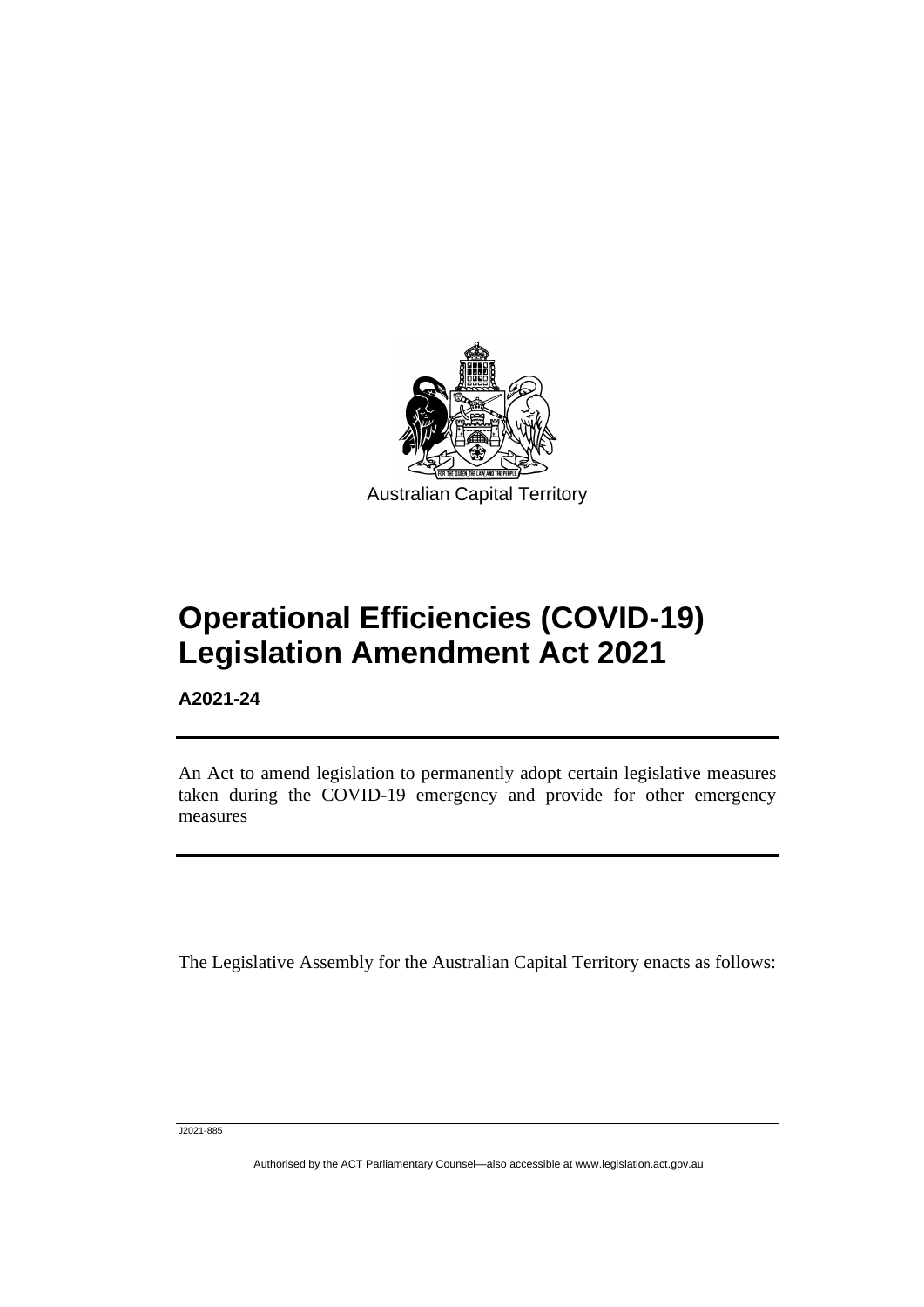#### **Part 1** Preliminary

Section 1

# <span id="page-5-0"></span>**Part 1 Preliminary**

# <span id="page-5-1"></span>**1 Name of Act**

This Act is the *Operational Efficiencies (COVID-19) Legislation Amendment Act 2021*.

### <span id="page-5-2"></span>**2 Commencement**

- (1) This Act (other than section 3 and part 2) commences on the day after its notification day.
- (2) Section 3 and part 2 commence, or are taken to have commenced, on the earlier of—
	- (a) the day after this Act's notification day; and
	- (b) 8 October 2021.

#### <span id="page-5-3"></span>**3 Legislation amended**

This Act amends the following legislation:

- *[Associations Incorporation Act 1991](http://www.legislation.act.gov.au/a/1991-46)*
- *[Bail Act 1992](http://www.legislation.act.gov.au/a/1992-8)*
- *[Children and Young People Act 2008](http://www.legislation.act.gov.au/a/2008-19)*
- *[Corrections Management Act 2007](http://www.legislation.act.gov.au/a/2007-15)*
- *[Crimes Act 1900](http://www.legislation.act.gov.au/a/1900-40)*
- *[Crimes \(Sentencing\) Act 2005](http://www.legislation.act.gov.au/a/2005-58)*
- *[Drugs of Dependence Act 1989](http://www.legislation.act.gov.au/a/alt_a1989-11co)*
- *[Human Rights Commission Act 2005](http://www.legislation.act.gov.au/a/2005-40)*
- *[Public Trustee and Guardian Act 1985](http://www.legislation.act.gov.au/a/1985-8)*
- *[Retirement Villages Act 2012](http://www.legislation.act.gov.au/a/2012-38)*
- *[Taxation Administration Act 1999.](http://www.legislation.act.gov.au/a/1999-4)*

A2021-24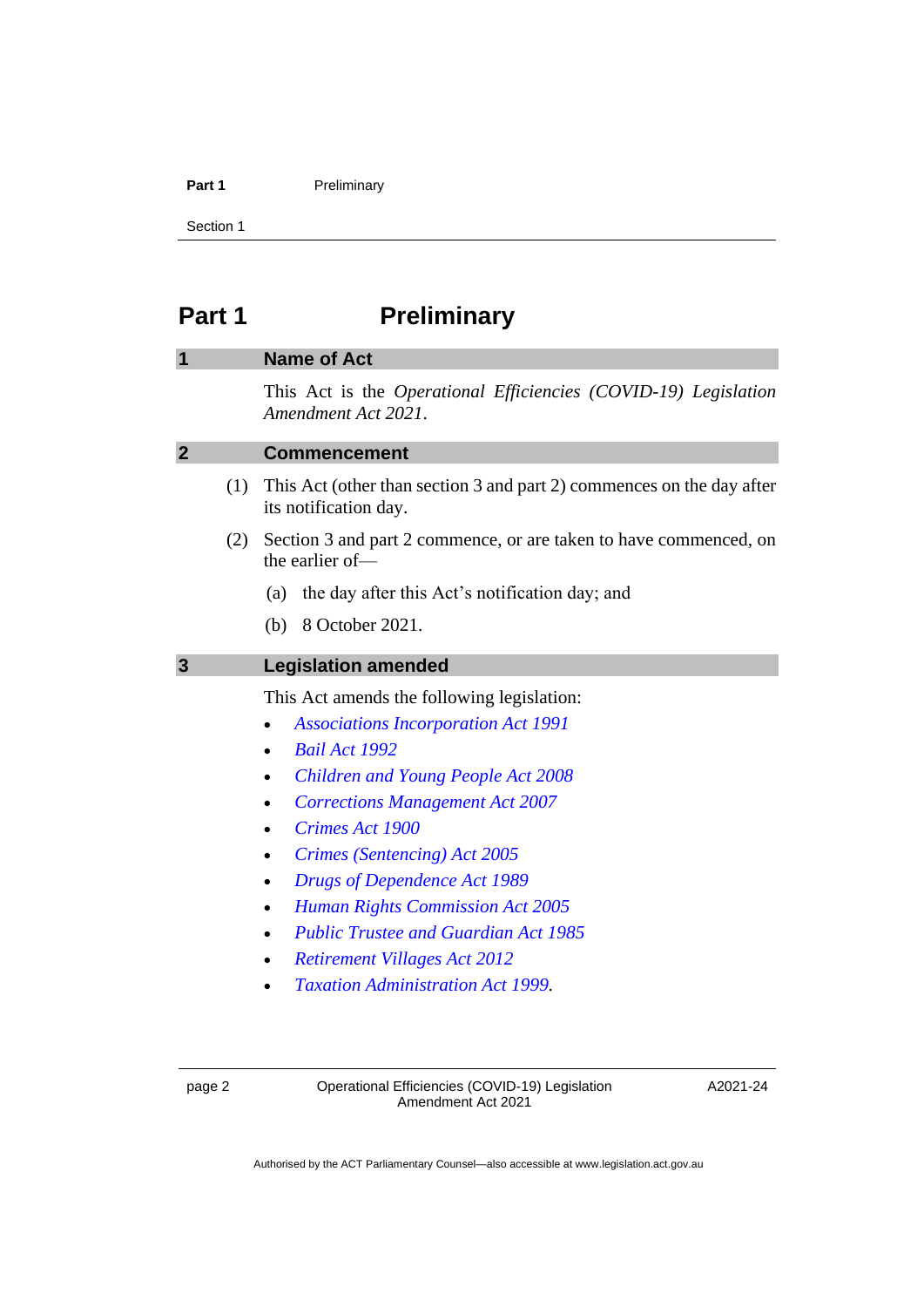# <span id="page-6-0"></span>**Part 2 Associations Incorporation Act 1991**

# <span id="page-6-1"></span>**4 General meetings—procedure during COVID-19 emergency Section 70AA (7)**

*substitute*

(7) This section expires at the end of a 12-month period during which no COVID-19 emergency has been in force.

# <span id="page-6-2"></span>**5 Extensions of time for applications etc Section 120 (6)**

*substitute*

(6) This subsection and subsections (3) to (5) expire at the end of a 12-month period during which no COVID-19 emergency has been in force.

A2021-24

Operational Efficiencies (COVID-19) Legislation Amendment Act 2021

page 3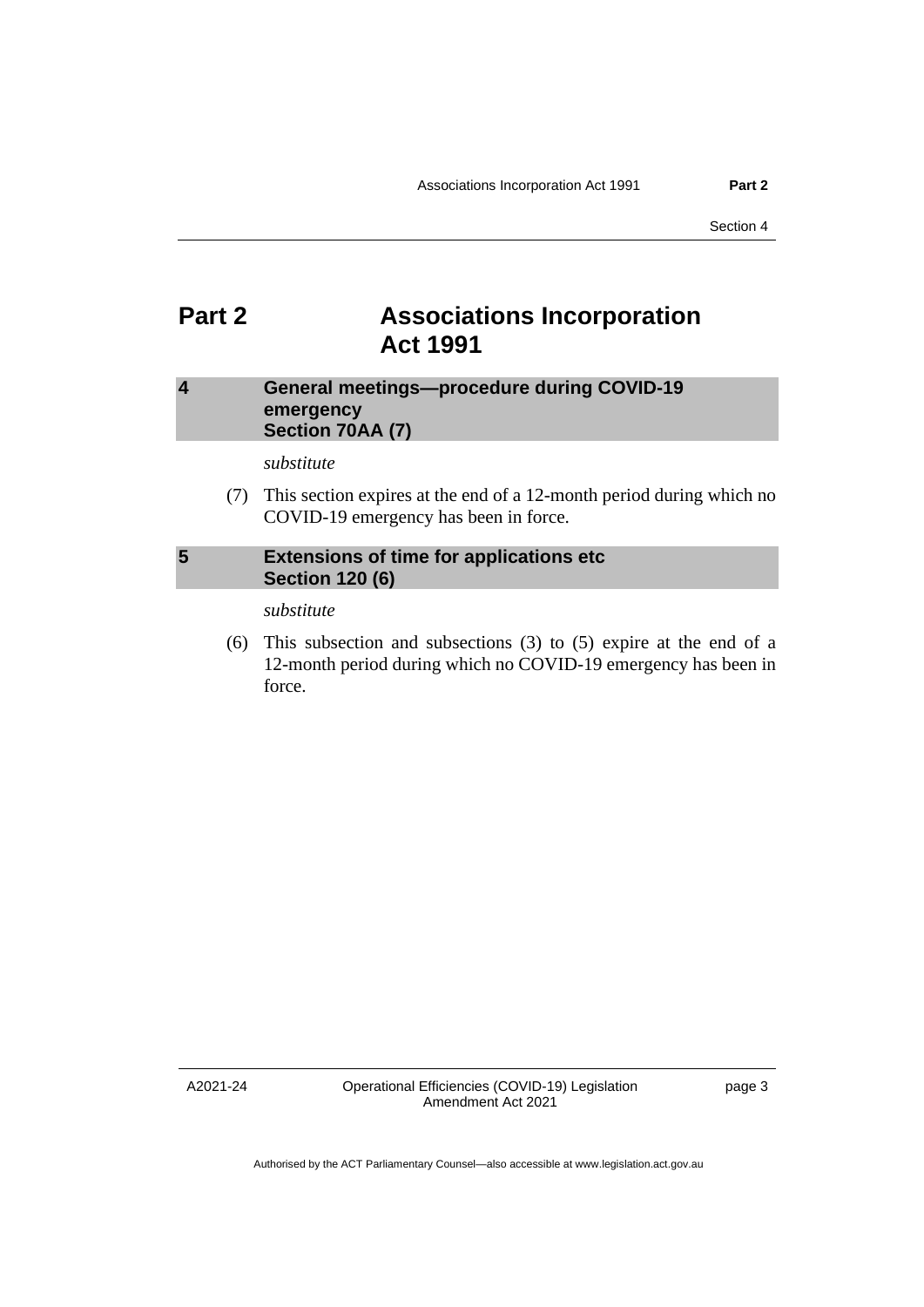**Part 3** Bail Act 1992

Section 6

# <span id="page-7-0"></span>**Part 3 Bail Act 1992**

# <span id="page-7-1"></span>**6 Undertakings to appear Section 28 (1)**

*omit*

a written undertaking

*substitute*

an undertaking

# <span id="page-7-2"></span>**7 Section 28 (2A)**

*omit everything before paragraph (a), substitute*

(2A) An undertaking—

# <span id="page-7-3"></span>**8 Section 28 (6) and (7)**

*omit*

page 4 Operational Efficiencies (COVID-19) Legislation Amendment Act 2021

A2021-24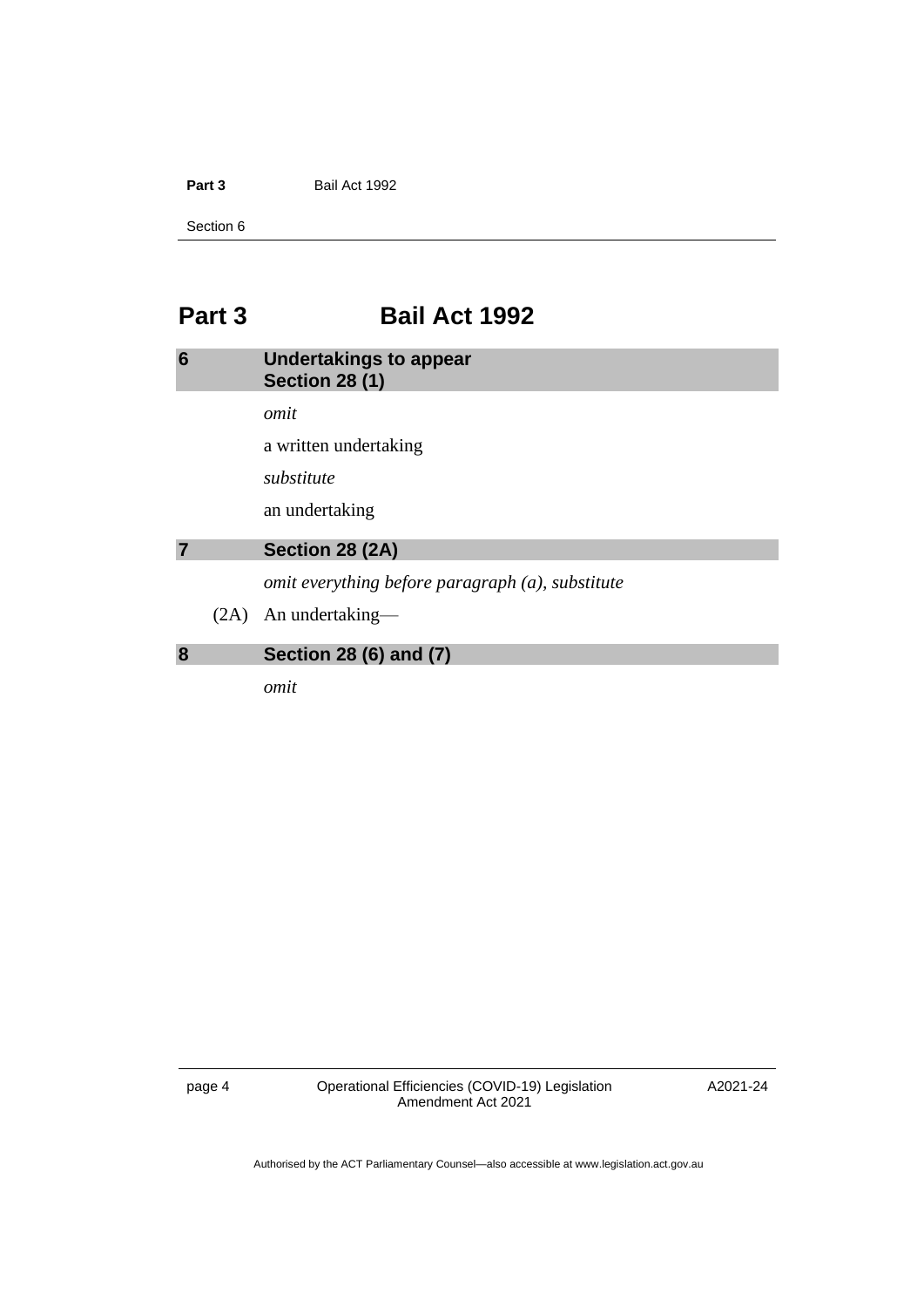# <span id="page-8-0"></span>**Part 4 Children and Young People Act 2008**

#### <span id="page-8-1"></span>**9 Declaration of emergency New section 149 (2A)**

*insert*

(2A) However, if the emergency relates to a COVID-19 emergency, the director-general may declare that an emergency exists in relation to the detention place for a period of not more than the duration of the COVID-19 emergency.

### <span id="page-8-2"></span>**10 New section 149 (3A) to (3D)**

*insert*

- (3A) If 1 or more declarations under subsection (2A) are in force for a consecutive period of 28 days or more, the director-general must—
	- (a) at least every 28 days, conduct a review of whether there are reasonable grounds for continuing the declaration; and
	- (b) as soon as practicable after a review, advise the Minister in writing about any measures taken in response to the emergency under the declaration.
- (3B) The first annual report prepared by the director-general under the *[Annual Reports \(Government Agencies\) Act 2004](http://www.legislation.act.gov.au/a/2004-8)* after an emergency declaration ends must include information about the measures taken in response to the emergency while the declaration was in force.
- (3C) A failure by the director-general to comply with subsection (3A) or (3B) does not affect the validity of the declaration.
- (3D) A declaration made under subsection (2A) must be revoked if the director-general no longer believes there are reasonable grounds for the declaration.

A2021-24

Operational Efficiencies (COVID-19) Legislation Amendment Act 2021

page 5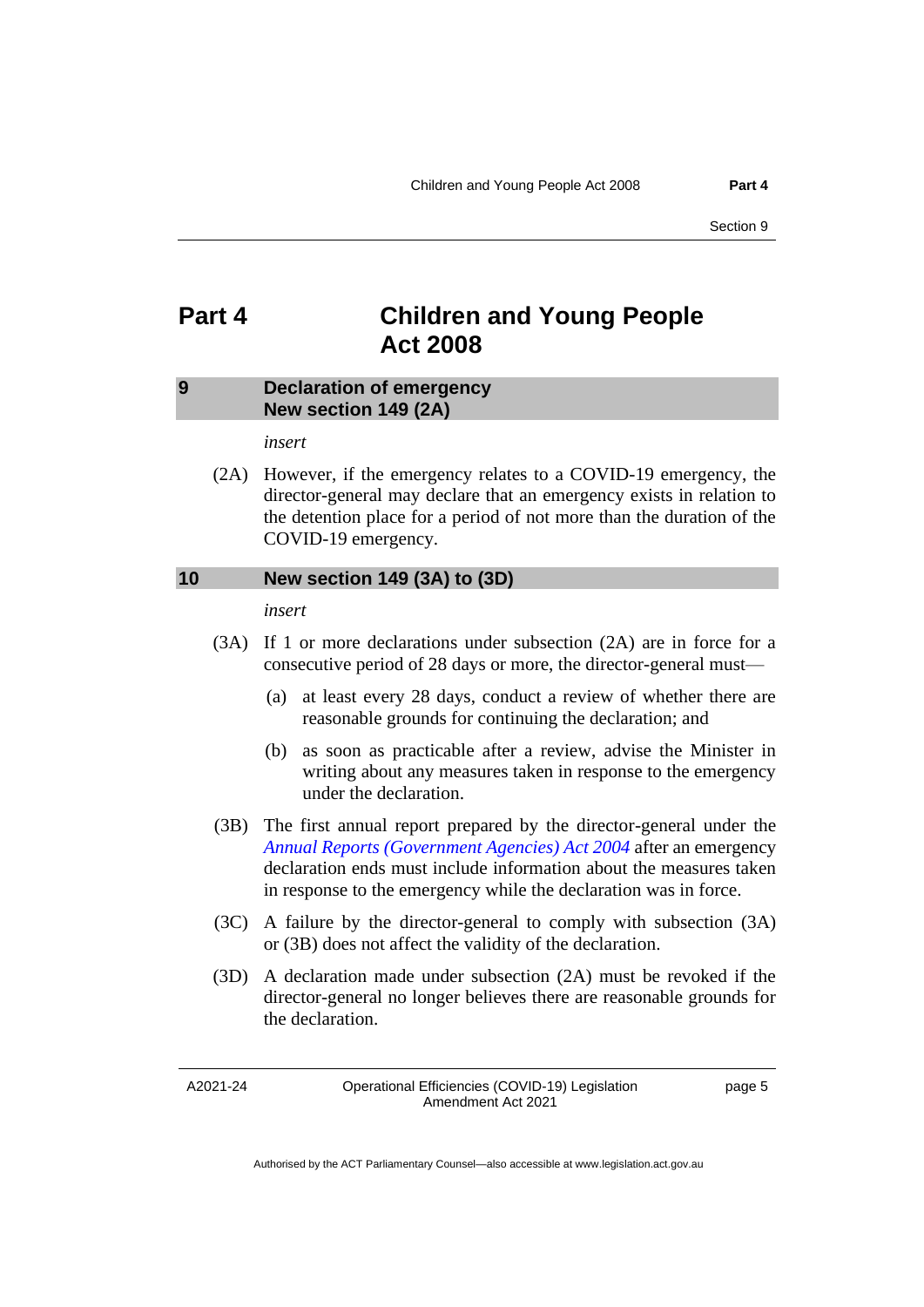## <span id="page-9-0"></span>**11 New section 149 (8) and (9)**

*after the note, insert*

(8) In this section:

*COVID-19 emergency* means—

- (a) a state of emergency declared under the *[Emergencies Act](http://www.legislation.act.gov.au/a/2004-28) 2004*, section 156 because of the coronavirus disease 2019 (COVID-19); or
- (b) an emergency declared under the *[Public Health Act](http://www.legislation.act.gov.au/a/1997-69) 1997*, section 119 (including any extension or further extension) because of the coronavirus disease 2019 (COVID-19).
- (9) The following provisions expire on the day the *[COVID-19](http://www.legislation.act.gov.au/a/2020-11)  [Emergency Response Act 2020](http://www.legislation.act.gov.au/a/2020-11)* expires:
	- (a) this subsection;
	- (b) subsection (2A);
	- (c) subsections (3A) to (3D);
	- (d) subsection (8).

A2021-24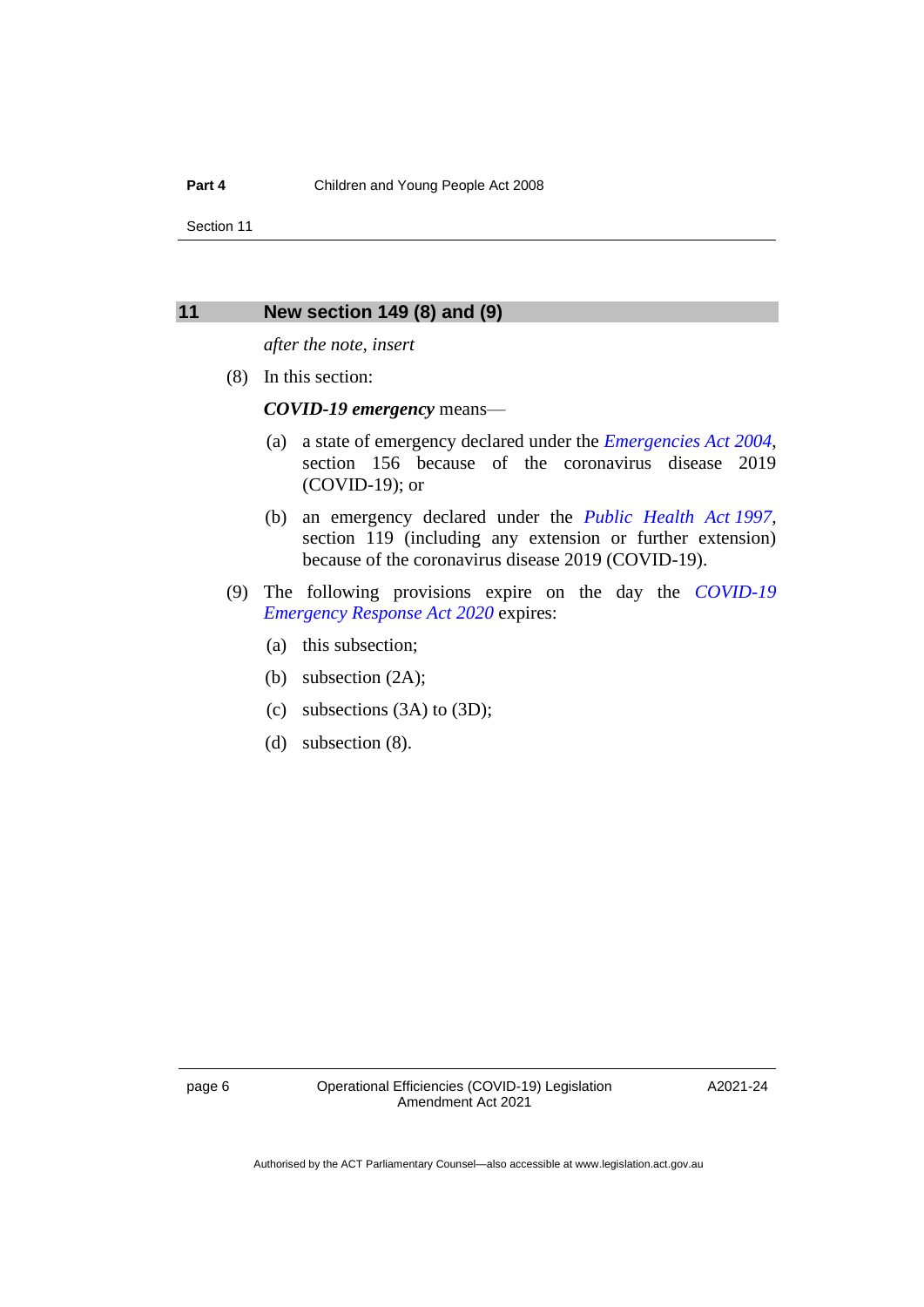# <span id="page-10-0"></span>**Part 5 Corrections Management Act 2007**

# <span id="page-10-1"></span>**12 Local leave permits Section 205 (2A)**

### *substitute*

- (2A) Despite subsection (2) (b), if the permit is granted for the purpose of receiving long-term medical treatment or palliative care and on the advice of a doctor appointed under section 21, the permit must include the period for which leave is granted, being not longer than 3 months.
- (2B) Despite subsection (2) (b), and while this provision is in force, if the permit is granted for a purpose other than the purpose in subsection (2A), the permit must include the period for which leave is granted, being not longer than 28 days.

#### <span id="page-10-2"></span>**13 Section 205 (5) (b) and (c)**

*substitute*

(b) subsection (2B).

A2021-24

page 7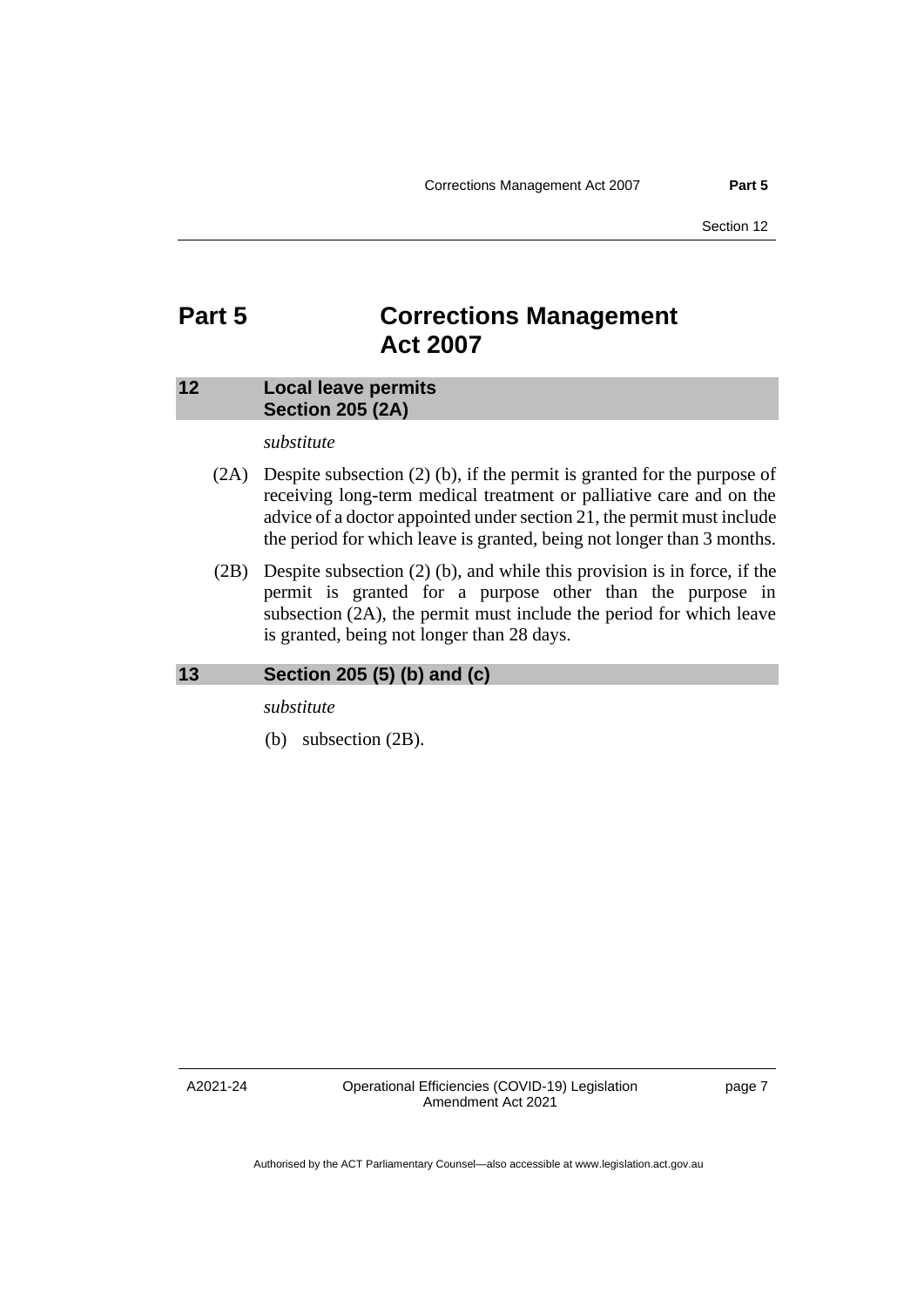**Part 6** Crimes Act 1900

Section 14

# <span id="page-11-0"></span>**Part 6 Crimes Act 1900**

<span id="page-11-2"></span><span id="page-11-1"></span>

| 14   | Section 194A heading                                  |
|------|-------------------------------------------------------|
|      | substitute                                            |
| 194A | <b>Electronic versions of affidavits and warrants</b> |
| 15   | Section 194A (1), (6) and (7)                         |

*omit*

page 8 Operational Efficiencies (COVID-19) Legislation Amendment Act 2021

A2021-24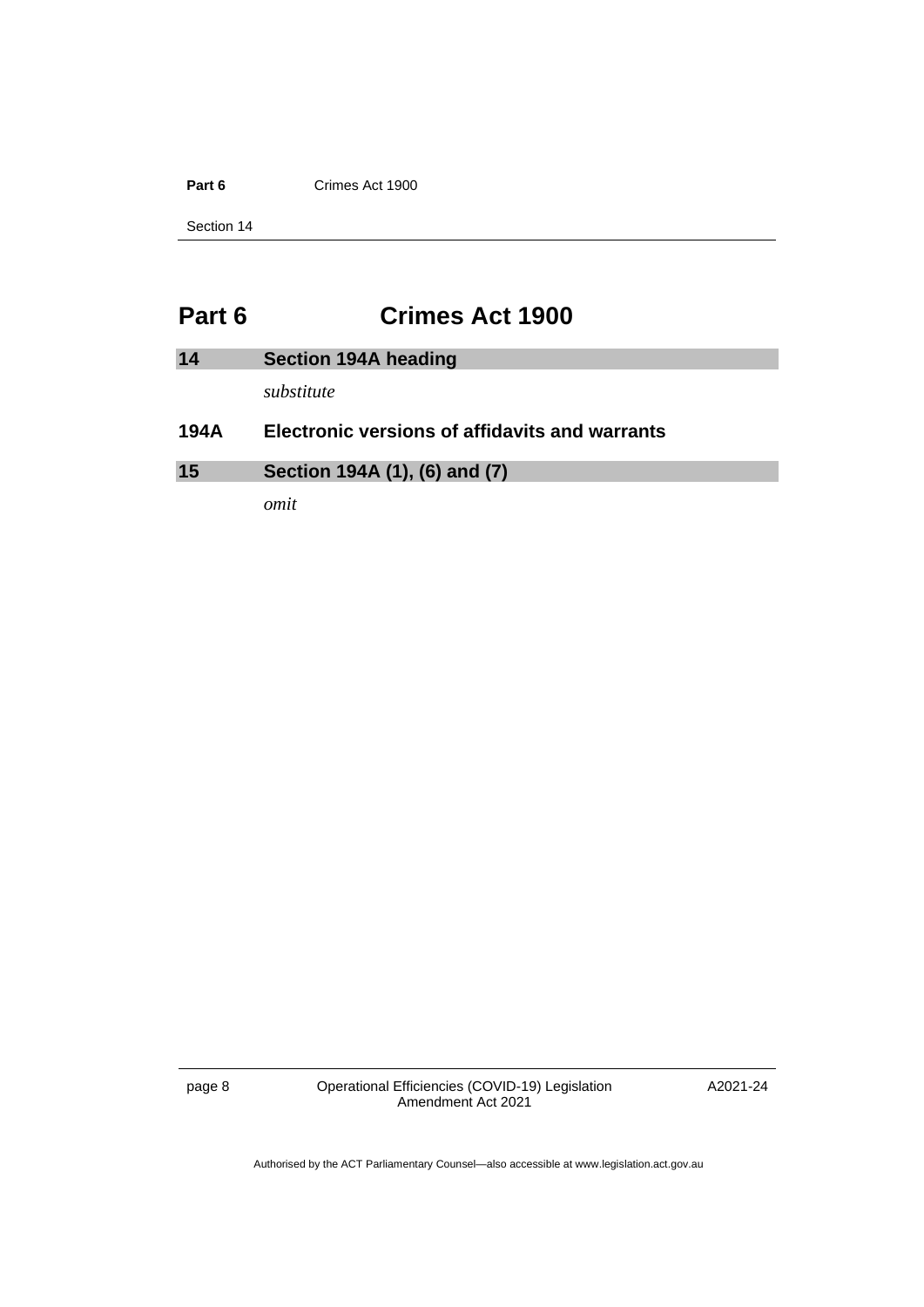# <span id="page-12-0"></span>**Part 7 Crimes (Sentencing) Act 2005**

<span id="page-12-4"></span><span id="page-12-3"></span><span id="page-12-2"></span><span id="page-12-1"></span>

| 16 |      | <b>Good behaviour orders</b><br><b>Section 13 (2)</b>                               |
|----|------|-------------------------------------------------------------------------------------|
|    |      | after                                                                               |
|    |      | sign                                                                                |
|    |      | insert                                                                              |
|    |      | or give                                                                             |
| 17 |      | Section 13 (2A)                                                                     |
|    |      | omit everything before paragraph (a), substitute                                    |
|    | (2A) | An undertaking-                                                                     |
|    |      |                                                                                     |
| 18 |      | Section 13 (9) and (10)                                                             |
|    |      | omit                                                                                |
| 19 |      | Good behaviour-consequences of failure to sign<br>undertaking<br><b>Section 105</b> |
|    |      | after                                                                               |
|    |      | sign                                                                                |
|    |      | insert                                                                              |
|    |      | or give                                                                             |

A2021-24

page 9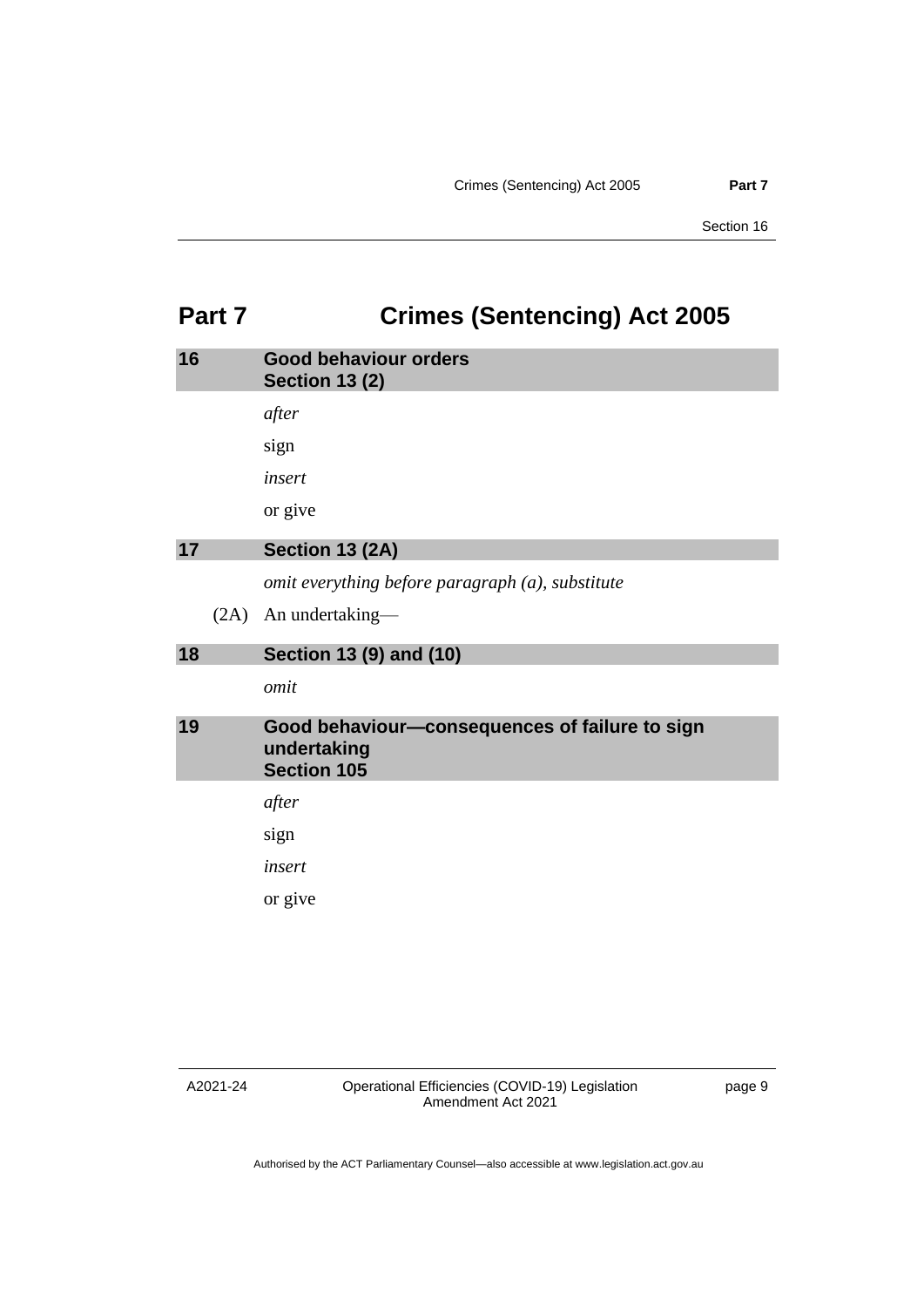**Part 8 Drugs of Dependence Act 1989** 

Section 20

# <span id="page-13-0"></span>**Part 8 Drugs of Dependence Act 1989**

<span id="page-13-2"></span><span id="page-13-1"></span>

| 20          | <b>Section 187A heading</b>                    |
|-------------|------------------------------------------------|
|             | substitute                                     |
| <b>187A</b> | Electronic versions of affidavits and warrants |
| 21          | Section 187A (1), (4) and (5)                  |

*omit*

page 10 Operational Efficiencies (COVID-19) Legislation Amendment Act 2021

A2021-24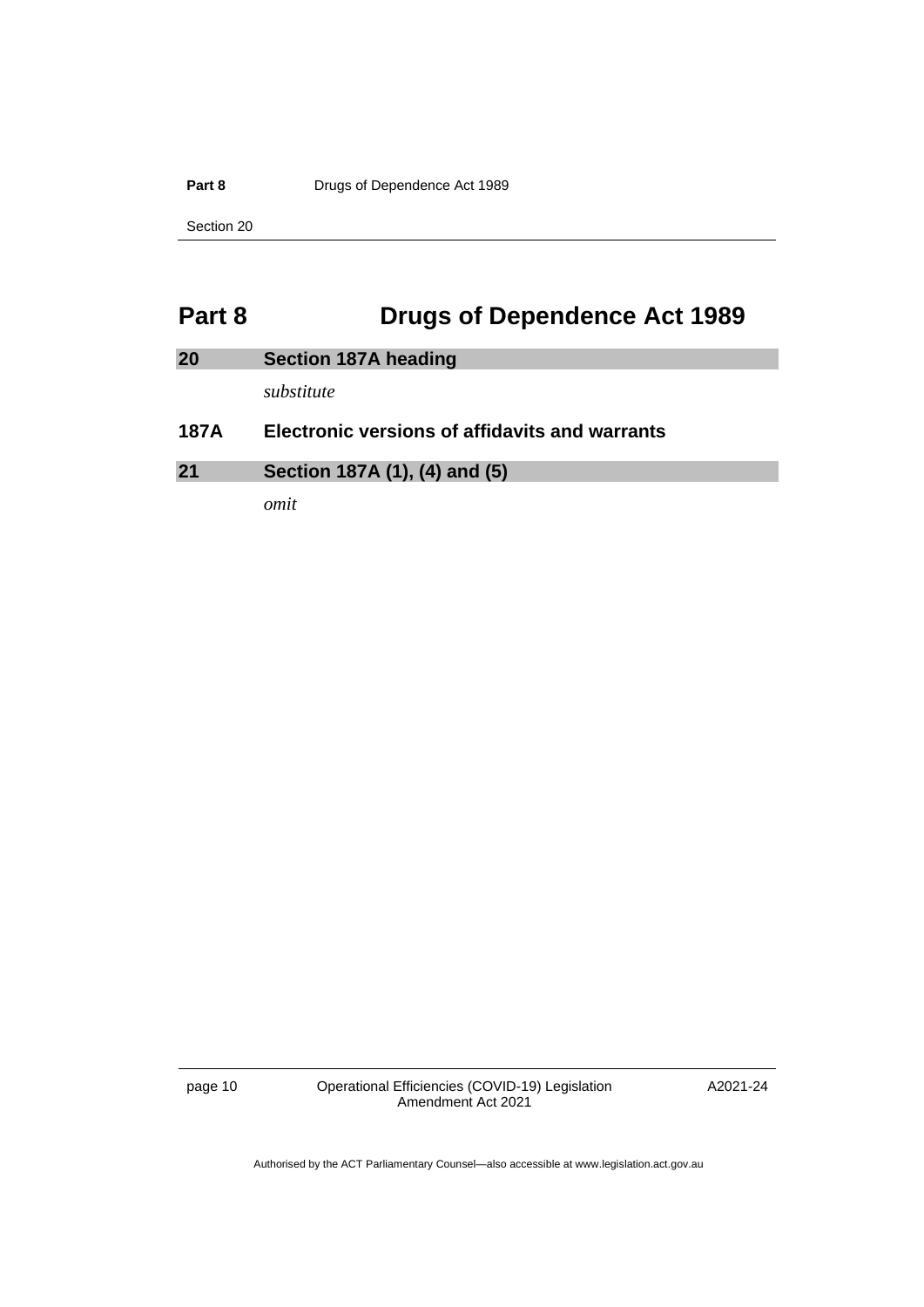# <span id="page-14-0"></span>**Part 9 Human Rights Commission Act 2005**

# <span id="page-14-1"></span>**22 Expiry—vulnerable person complaint provisions Section 105B**

*omit*

A2021-24

Operational Efficiencies (COVID-19) Legislation Amendment Act 2021

page 11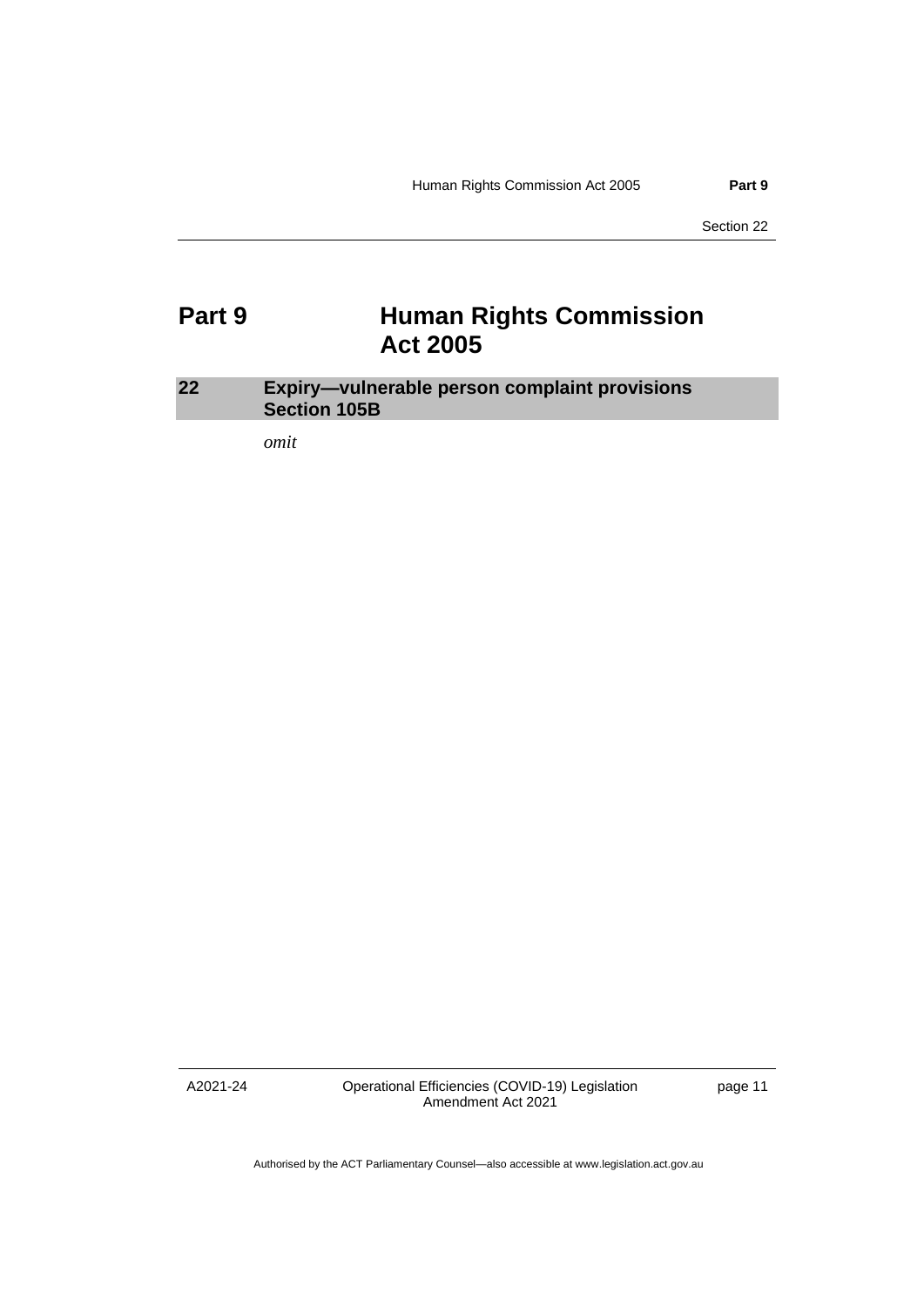#### **Part 10** Public Trustee and Guardian Act 1985

Section 23

# <span id="page-15-0"></span>**Part 10 Public Trustee and Guardian Act 1985**

#### <span id="page-15-1"></span>**23 Section 9A**

*substitute*

# **9A Delegation by public trustee and guardian**

(1) The public trustee and guardian may delegate to a member of the public trustee and guardian's staff any function under this Act or another territory law.

*Note 1* For laws about delegations, see the [Legislation Act,](http://www.legislation.act.gov.au/a/2001-14) pt 19.4.

- *Note 2 Function* includes authority, duty and power (see [Legislation Act,](http://www.legislation.act.gov.au/a/2001-14) dict, pt 1)
- (2) However, a function may be delegated to a person only if the public trustee and guardian is satisfied that—
	- (a) the function is of a kind that is appropriate to be exercised by the person; and
	- (b) the person has the qualifications, knowledge and experience appropriate for the function to be properly exercised; and
	- (c) the person will comply with the *[Guardianship and Management](http://www.legislation.act.gov.au/a/1991-62)  [of Property Act 1991](http://www.legislation.act.gov.au/a/1991-62)*, section 4 when exercising the functions of the public trustee and guardian under that Act; and
	- (d) the person will comply with the obligations of the public trustee and guardian under the *[Human Rights Act](http://www.legislation.act.gov.au/a/2004-5) 2004*.
	- *Note* The public trustee and guardian must ensure the delegated function is properly exercised (see [Legislation Act,](http://www.legislation.act.gov.au/a/2001-14) s 238). Also, the public trustee and guardian may provide that the delegation has effect only in stated circumstances or subject to stated conditions, limitations or directions (se[e Legislation Act,](http://www.legislation.act.gov.au/a/2001-14) s 234 and s 239).

A2021-24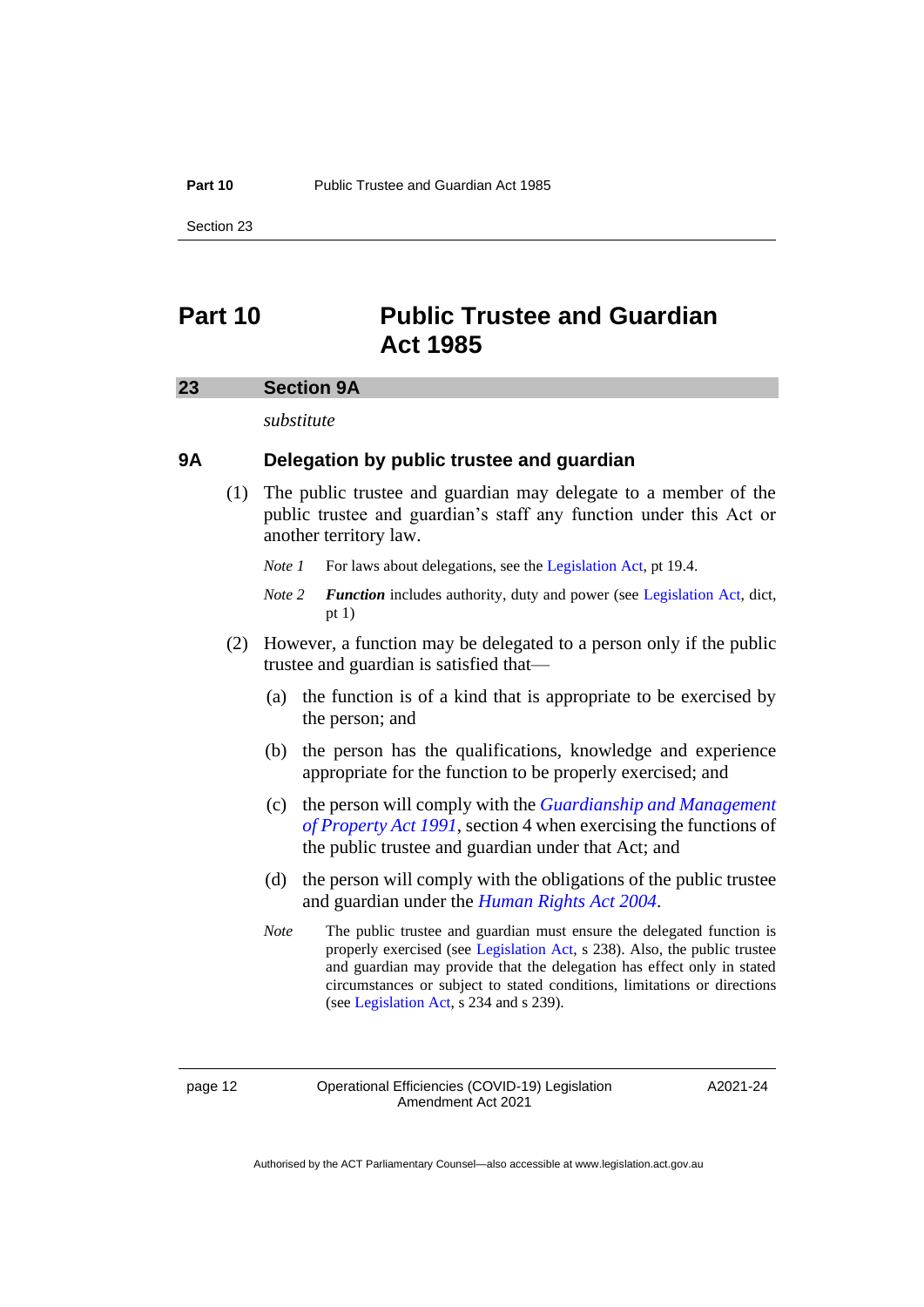# <span id="page-16-0"></span>**Part 11 Retirement Villages Act 2012**

# <span id="page-16-1"></span>**24 Meetings of residents—methods of communication Section 112A (1)**

*omit*

, held during a COVID-19 emergency

# <span id="page-16-2"></span>**25 Meetings of operators—methods of communication Section 261A (1)**

*omit*

during a COVID-19 emergency

# <span id="page-16-3"></span>**26 Expiry—COVID-19 Emergency Response Act 2020 amendments Section 265 (2) (b) and (d)**

*omit*

A2021-24

Operational Efficiencies (COVID-19) Legislation Amendment Act 2021

page 13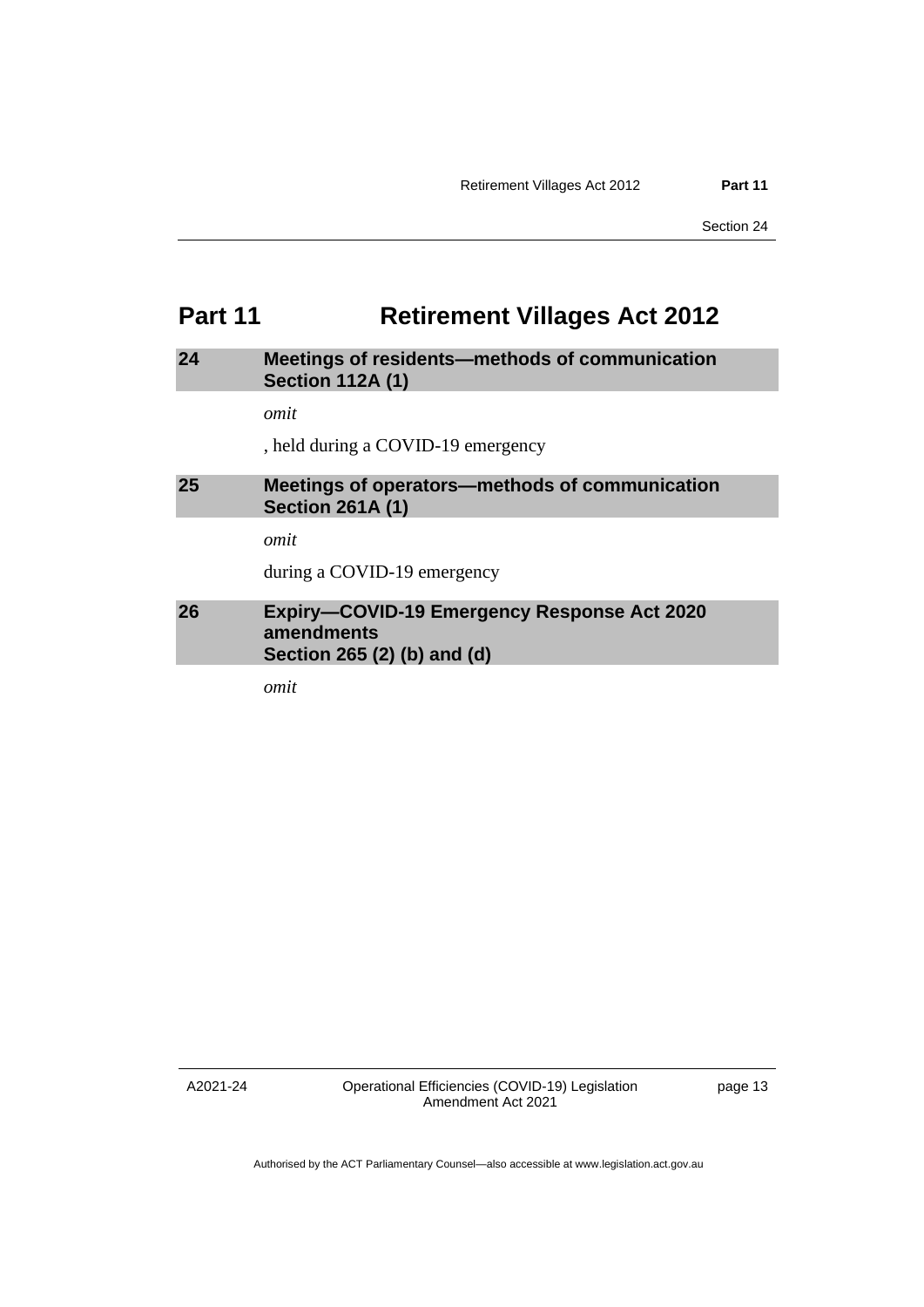#### **Part 12** Taxation Administration Act 1999

Section 27

# <span id="page-17-0"></span>**Part 12 Taxation Administration Act 1999**

# <span id="page-17-1"></span>**27 Purpose of Act and relationship with other tax laws Section 6 (3) (k)**

*substitute*

(k) miscellaneous matters, including, the service of documents, corporate criminal liability, evidence and tax deferral, exemption and rebate schemes.

<span id="page-17-2"></span>

| 28 | Section $6(4)$ to $(6)$ |
|----|-------------------------|
|    |                         |

*omit*

# <span id="page-17-3"></span>**29 Division 11.5A heading**

*substitute*

# **Division 11.5A Revenue measures—deferral, exemption and rebate schemes**

<span id="page-17-4"></span>

| <b>Section 137A</b> |  |
|---------------------|--|
|                     |  |

*substitute*

# **137A Definitions—div 11.5A**

In this division:

*deferral scheme*—see section 137D (1).

*exemption scheme*—see section 137E (1).

*rebate scheme*—see section 137F (1).

A2021-24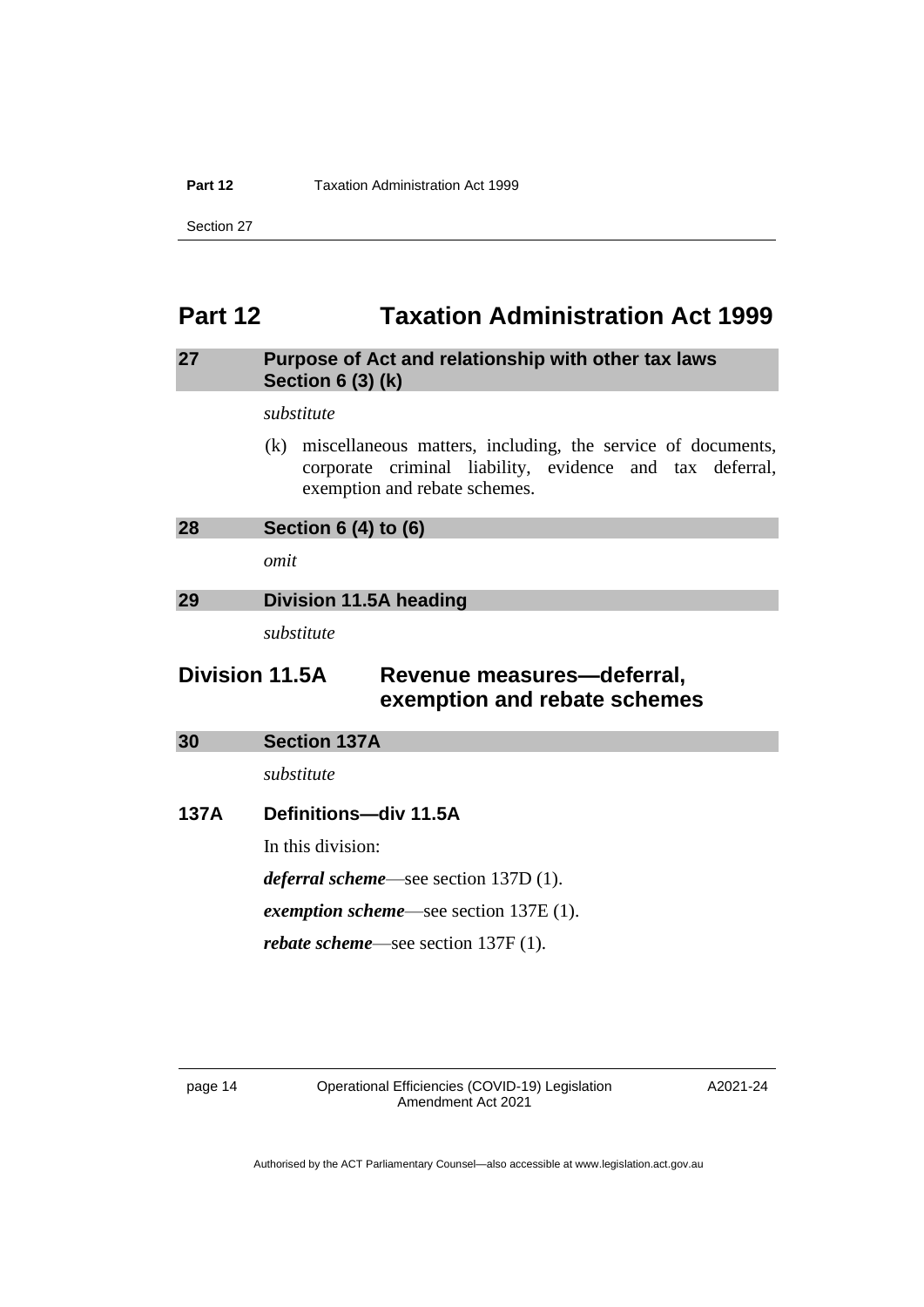*scheme* means the following:

- (a) a deferral scheme;
- (b) an exemption scheme;
- (c) a rebate scheme.

# <span id="page-18-0"></span>**31 Application—div 11.5A Section 137B**

*omit*

COVID-19

<span id="page-18-1"></span>

| 32 | Ministerial considerations for determining a scheme-<br>div 11.5A<br><b>Section 137C</b> |
|----|------------------------------------------------------------------------------------------|
|    |                                                                                          |

*omit*

<span id="page-18-2"></span>

| 33 | <b>Section 137D heading</b> |
|----|-----------------------------|
|----|-----------------------------|

*substitute*

**137D Deferral scheme**

<span id="page-18-3"></span>

| 34 | Section 137D (1) to (7) |
|----|-------------------------|
|    | omit                    |
|    | COVID-19                |

<span id="page-18-4"></span>

| 35 |  | <b>Section 137E heading</b> |  |
|----|--|-----------------------------|--|
|    |  |                             |  |

*substitute*

**137E Exemption scheme**

Operational Efficiencies (COVID-19) Legislation Amendment Act 2021

page 15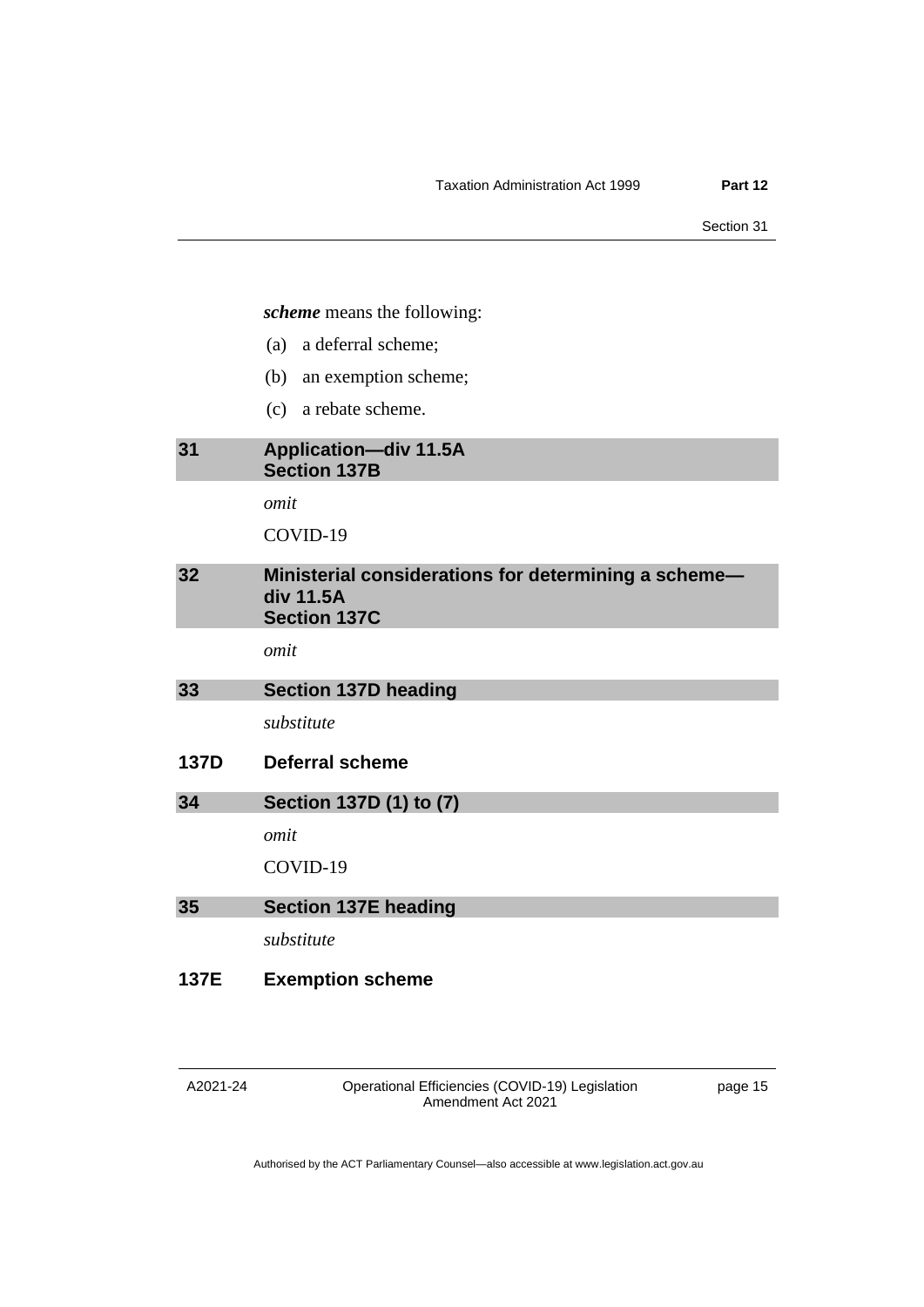#### **Part 12 Taxation Administration Act 1999**

Section 36

<span id="page-19-2"></span><span id="page-19-1"></span><span id="page-19-0"></span>

| 36          | <b>Section 137E (1)</b>     |
|-------------|-----------------------------|
|             | omit                        |
|             | a $COVID-19$                |
|             | substitute                  |
|             | an                          |
| 37          | Section 137E (2) and (3)    |
|             | omit                        |
|             | COVID-19                    |
| 38          | <b>Section 137E (4)</b>     |
|             | omit                        |
|             | A COVID-19                  |
|             | substitute                  |
|             | An                          |
| 39          | <b>Section 137F heading</b> |
|             | substitute                  |
| <b>137F</b> | <b>Rebate scheme</b>        |
| 40          | Section 137F (1) to (5)     |
|             | omit                        |
|             | COVID-19                    |
|             |                             |

<span id="page-19-4"></span><span id="page-19-3"></span>page 16 Operational Efficiencies (COVID-19) Legislation Amendment Act 2021

A2021-24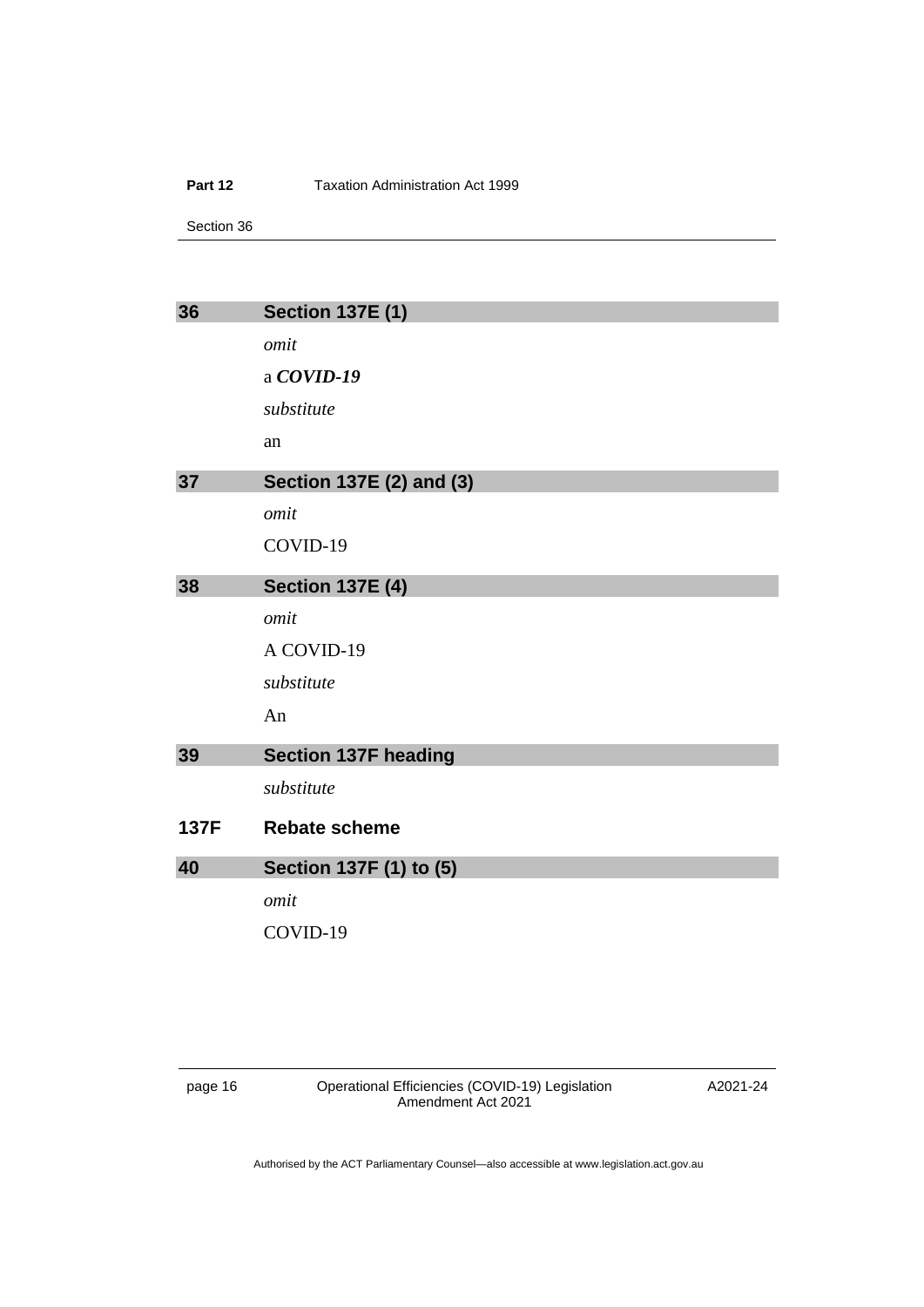# <span id="page-20-0"></span>**41 Expiry—div 11.5A Section 137G**

*omit*

### <span id="page-20-1"></span>**42 New part 21**

*insert*

# **Part 21 Transitional—Operational Efficiencies (COVID-19) Legislation Amendment Act 2021**

# **303 Definitions—pt 21**

In this part:

*amendment Act* means the *Operational Efficiencies (COVID-19) Legislation Amendment Act 2021*.

*commencement day* means the day the amendment Act, section 39 commences.

*former section 137E* means section 137E as in force immediately before the commencement day.

# **304 Effect of Taxation Administration (Payroll Tax) COVID-19 Exemption Scheme Determination 2021 (No 2)**

(1) Despite the amendment of section 137E by the amendment Act, the *[Taxation Administration \(Payroll Tax\) COVID-19 Exemption](https://legislation.act.gov.au/di/2021-177/)  [Scheme Determination 2021 \(No 2\)](https://legislation.act.gov.au/di/2021-177/)* (DI2021-177) (the *determination*) made under former section 137E, is taken to continue to be effective on and after the commencement day until the determination expires on 31 July 2022 or is revoked.

A2021-24

page 17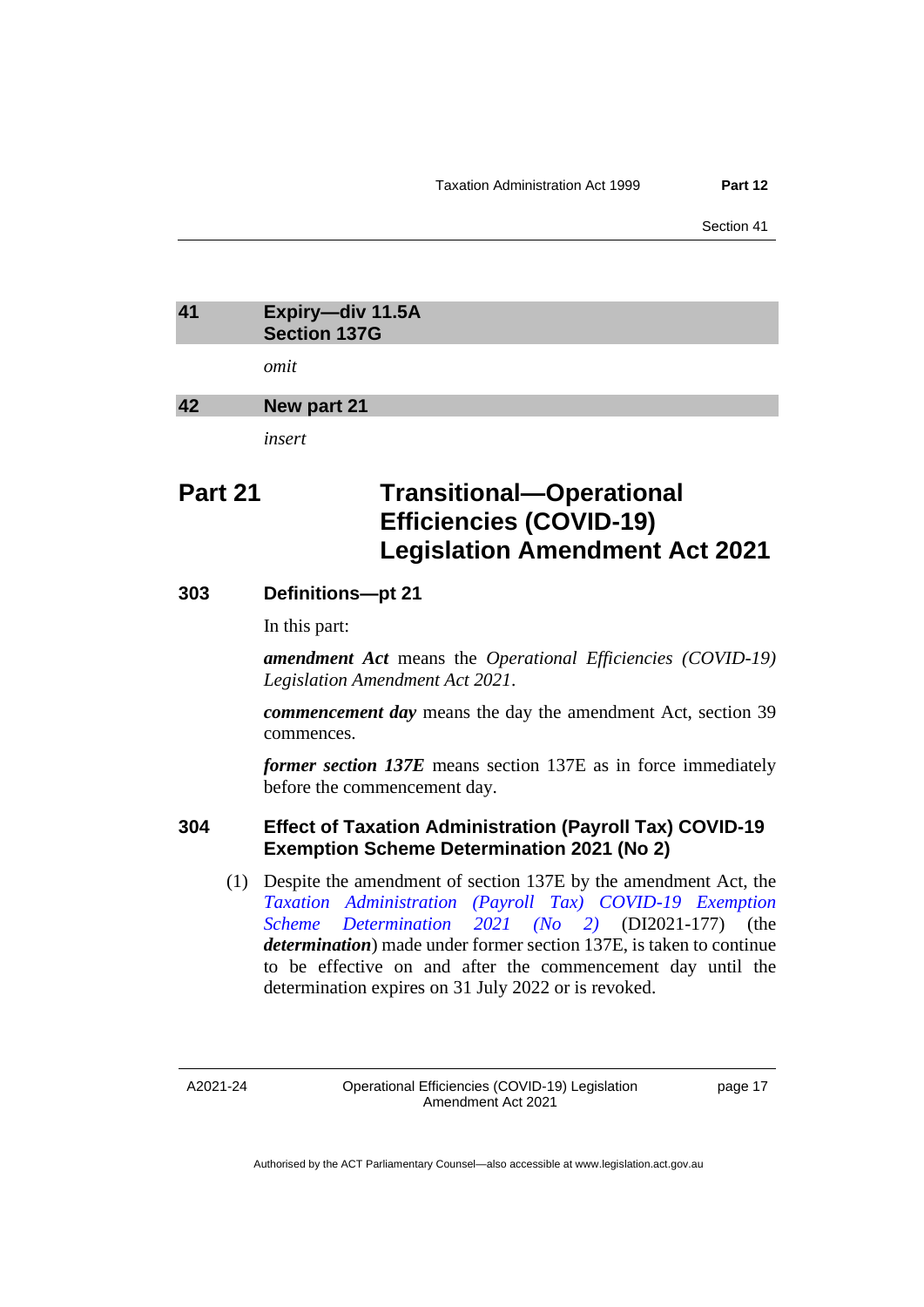(2) Without limiting subsection (1) and to remove any doubt, an exemption under the determination, section 4, for an employer, from the requirement to pay payroll tax for taxable wages paid or payable to an eligible employee, on or after the commencement day is taken to be a valid exemption.

## **305 Expiry—pt 21**

This part expires 12 months after the commencement day.

*Note* A transitional provision is repealed on its expiry but continues to have effect after its repeal (se[e Legislation Act,](http://www.legislation.act.gov.au/a/2001-14) s 88).

## <span id="page-21-0"></span>**43 Dictionary, new definitions**

#### *insert*

*deferral scheme*, for division 11.5A (Revenue measures—deferral, exemption and rebate schemes)—see section 137D (1).

*exemption scheme*, for division 11.5A (Revenue measures—deferral, exemption and rebate schemes)—see section 137E (1).

*rebate scheme*, for division 11.5A (Revenue measures—deferral, exemption and rebate schemes)—see section 137F (1).

*scheme*, for division 11.5A (Revenue measures—deferral, exemption and rebate schemes)—see section 137A.

A2021-24